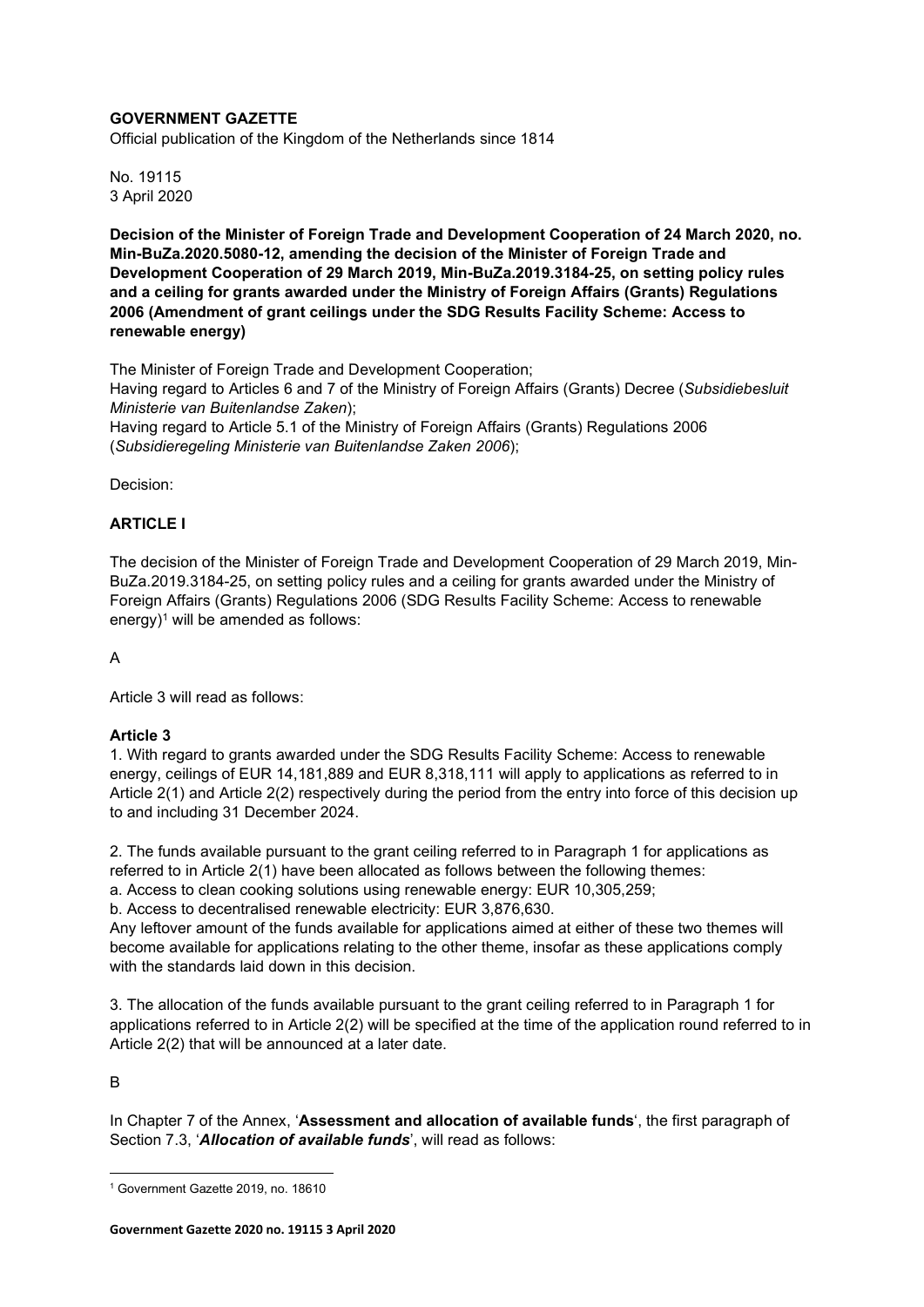There are two application rounds for grants under this Facility Scheme. The amount available in the first round is EUR 14,181,889, of which EUR 10,305,259 is available for the theme 'access to clean cooking solutions using renewable energy' and EUR 3,876,630 for the theme 'access to decentralised renewable electricity'. The amount available in the second round is EUR 8,318,111. The allocation of the budget between the two themes will be determined and announced at the time of the announcement of the application period for the second round.

# ARTICLE II

This decision will enter into force on the day following the publication date of the Government Gazette in which it is published.

This decision and the explanatory notes will be published in the Government Gazette.

The Minister of Foreign Trade and Development Cooperation, on whose behalf, K. van der Heijden, Director-General of International Cooperation